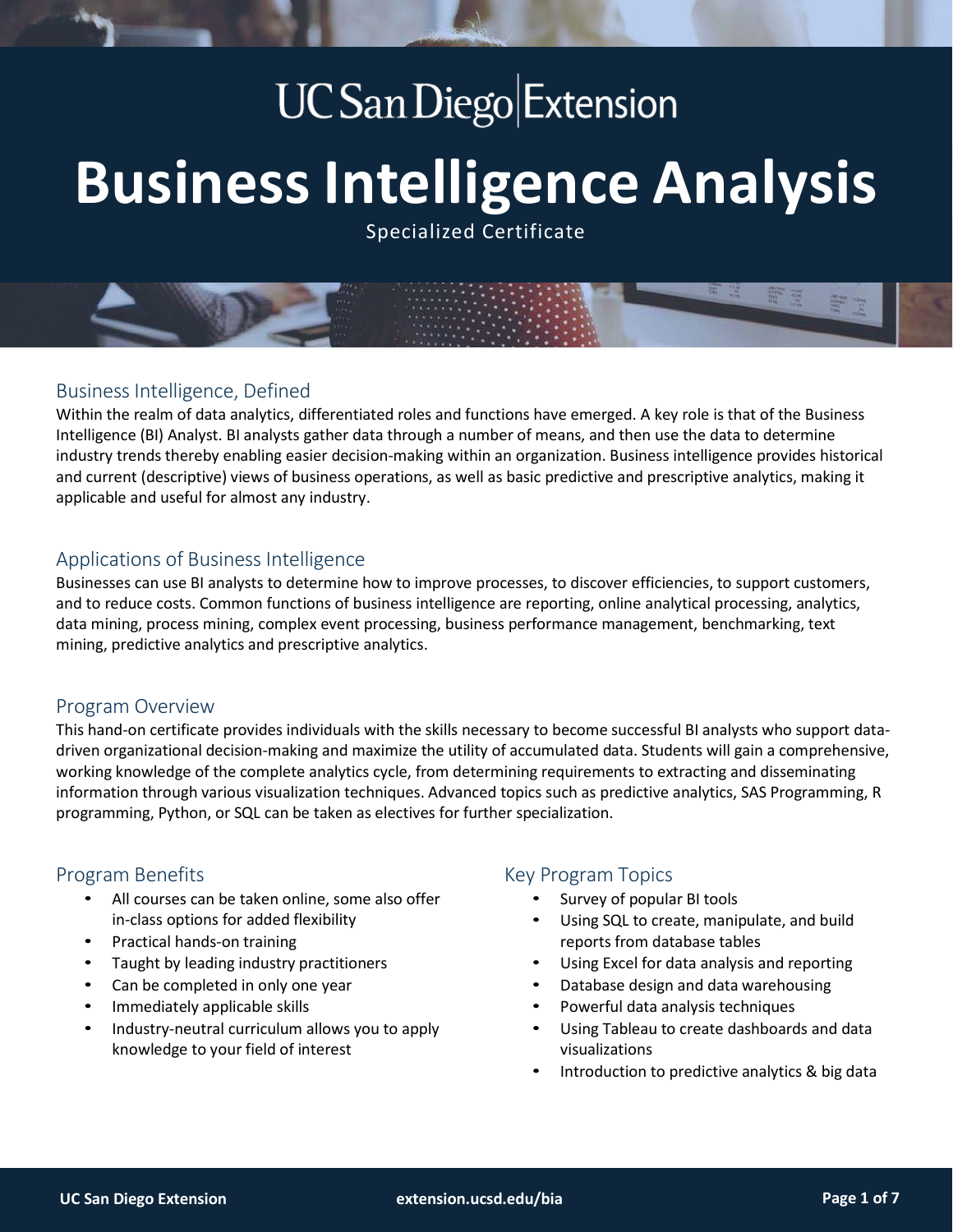## Program Details

## Audience

The Business Intelligence Analysis program is targeted for individuals who want to acquire the skills to become successful BI analysts. Whether you want to grow your skills to be more effective in your current position, change industries, or obtain a promotion, this program will provide you with the skills to support data-driven organizational decision-making.

## **Prerequisites**

There are no prerequisites required to enroll in the certificate program, however basic programming knowledge is recommended but not required for some of the courses. (See "Program Requirements" below for more information.)

## Requirements

There are four required courses and one elective course required to complete the Business Intelligence Analysis program. You may take the required courses in any order, provided you have met any prerequisite requirements. The chart below shows when and in what format courses are offered.

• Introduction to [Programming o](https://extension.ucsd.edu/courses-and-programs/introduction-to-programming?utm_source=faq&utm_medium=pdf&utm_campaign=ced-ent-business-intelligence-analysis)r equivalent knowledge is recommended, but not required, fo[r Introduction](https://extension.ucsd.edu/courses-and-programs/introduction-to-sql-programming?utm_source=faq&utm_medium=pdf&utm_campaign=ced-ent-introduction-to-sql-programming) to SQL [Programming.](https://extension.ucsd.edu/courses-and-programs/introduction-to-sql-programming?utm_source=faq&utm_medium=pdf&utm_campaign=ced-ent-business-intelligence-analysis)

| <b>Course Title</b>                                                                   | <b>Course No.</b> | <b>Units</b> | <b>Course Offered</b> |               |               |               |
|---------------------------------------------------------------------------------------|-------------------|--------------|-----------------------|---------------|---------------|---------------|
|                                                                                       |                   |              | Fall                  | <b>Winter</b> | <b>Spring</b> | <b>Summer</b> |
| <b>Required Courses (All four courses required)</b>                                   |                   |              |                       |               |               |               |
| <b>Overview of BI and Data Analysis</b>                                               | CSE-41221         | 3.0          | Online                | Online        | Online        | Online        |
| <b>Introduction to SQL Programming</b>                                                | CSE-40933         | 3.0          | Online                | Online        | Online        | Online        |
| <b>Advanced Excel for Analysis and Business</b><br>Intelligence                       | CSE-41161         | 3.0          | Online                | Online        | Online        | Online        |
| Dashboards and Data Visualization for Data<br><b>Analysis</b>                         | CSE-41222         | 3.0          | Online                | Online        | Online        | Online        |
| <b>Elective Courses (Three units required)</b>                                        |                   |              |                       |               |               |               |
| <b>Intermediate SQL Programming</b>                                                   | CSE-40948         | 3.0          | Online                | Online        | Online        | Online        |
| <b>Advanced Business Intelligence: Introduction to</b><br><b>Predictive Analytics</b> | CSE-41288         | 3.0          | Online                |               | Online        |               |
| <b>Python for Informatics</b>                                                         | CSE-41225         | 3.0          | Online                | Online        | Online        | Online        |
| <b>Introduction to R Programming</b>                                                  | CSE-41097         | 3.0          | Online                | Online        | Online        | Online        |
| <b>LEAN Thinking for Big Data Analytics</b>                                           | CSE-41296         | 3.0          | Online                |               | Online        |               |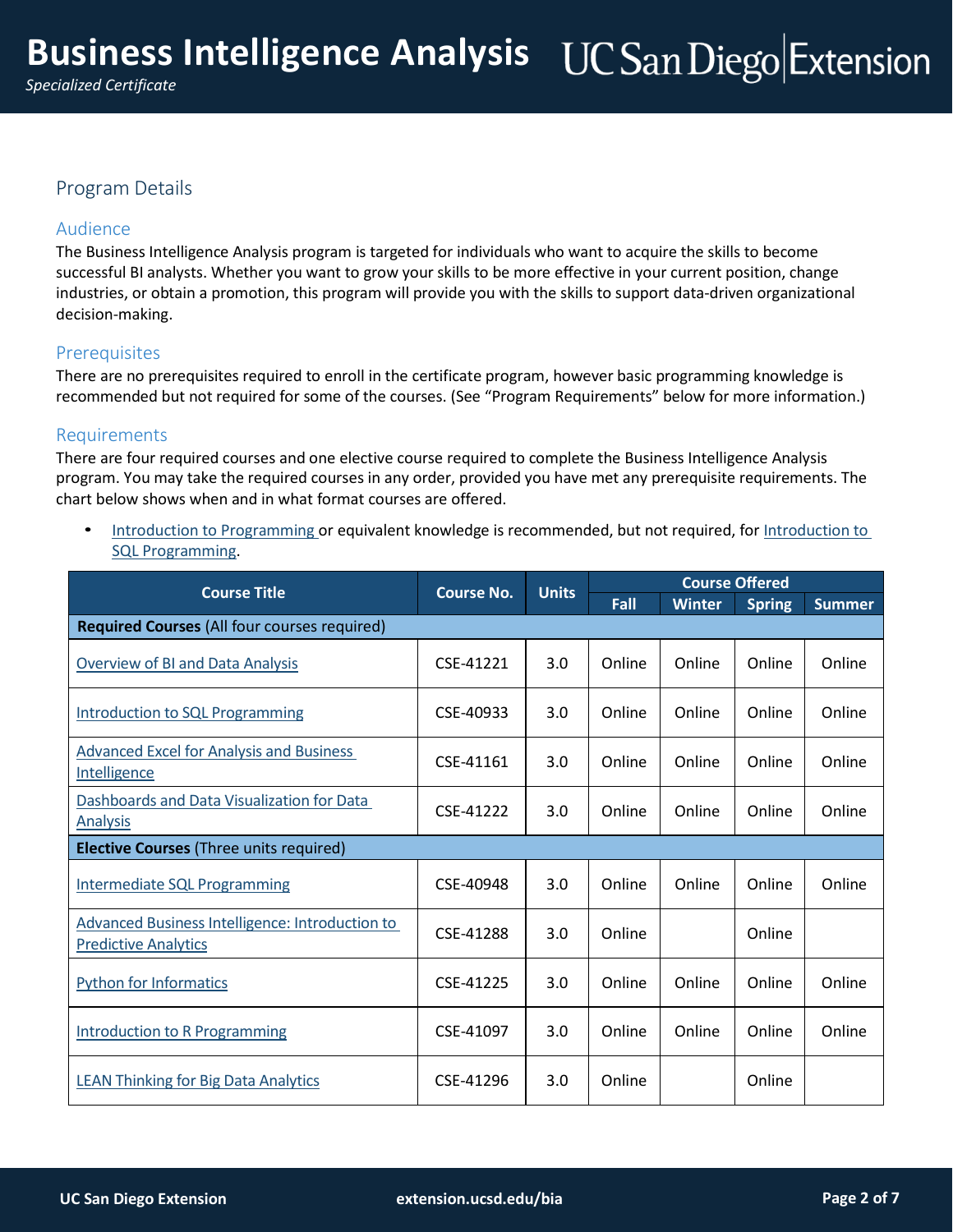### Electives

You must take at least 3.0 units to fulfil your elective requirement for the program. There are many courses to choose from and courses are offered in both in-class and online formats. Some elective have prerequisite requirements you must meet prior to enrolling.

- Introduction to [Programming o](https://extension.ucsd.edu/courses-and-programs/introduction-to-programming?utm_source=faq&utm_medium=pdf&utm_campaign=ced-ent-business-intelligence-analysis)r equivalent knowledge is recommended, but not required, fo[r Introduction](https://extension.ucsd.edu/courses-and-programs/r-programming?utm_source=faq&utm_medium=pdf&utm_campaign=ced-ent-r-programming) to R [Programming.](https://extension.ucsd.edu/courses-and-programs/r-programming?utm_source=faq&utm_medium=pdf&utm_campaign=ced-ent-business-intelligence-analysis)
- You must have completed Introduction to SQL [Programming](https://extension.ucsd.edu/courses-and-programs/introduction-to-sql-programming?utm_source=faq&utm_medium=pdf&utm_campaign=ced-ent-introduction-to-sql-programming) (a required course) prior to enrolling in Intermediate SQL [Programming.](https://extension.ucsd.edu/courses-and-programs/intermediate-sql-programming?utm_source=faq&utm_medium=pdf&utm_campaign=ced-ent-intermediate-sql-programming)

## Length

Most students complete the program in about a year and three months by taking one course per quarter for five consecutive quarters. If you would like to complete the program more quickly, you can take more than one course per quarter. You have up to five years to complete all requirements for the certificate.

## Cost

The program costs approximately \$3,700 including the certificate fee, course fees and required textbooks. This is an *estimate* of the full cost of the program. This estimate may vary based on a variety of factors, including which elective courses you choose, in what format you take courses (online or in-class), and where you purchase your textbooks. The cost of attendance does not include parking, transportation, or personal expenses. *All estimated costs are subject to change*; current fees and textbooks are listed on our website.

Program fees are paid on a per-course basis, when you enroll in a course.

#### Additional Learning

If you would like to further your learning, after completing the program, we recommend you take the [Advanced Business](https://extension.ucsd.edu/courses-and-programs/advanced-business-intelligence-introduction-to-predictive-analytics?utm_source=faq&utm_medium=pdf&utm_campaign=ced-ent-advanced-business-intelligence-introduction-to-predictive-analytics)  [Intelligence: Introduction to Predictive Analytics](https://extension.ucsd.edu/courses-and-programs/advanced-business-intelligence-introduction-to-predictive-analytics?utm_source=faq&utm_medium=pdf&utm_campaign=ced-ent-advanced-business-intelligence-introduction-to-predictive-analytics) course (if you did not take it as your elective) or the Data Mining for [Advanced](https://extension.ucsd.edu/courses-and-programs/data-mining-for-advanced-analytics?utm_source=faq&utm_medium=pdf&utm_campaign=ced-ent-business-intelligence-analysis) Analytics [certificate](https://extension.ucsd.edu/courses-and-programs/data-mining-for-advanced-analytics?utm_source=faq&utm_medium=pdf&utm_campaign=ced-ent-business-intelligence-analysis) program.

## Frequently Asked Questions

## About the Certificate

#### How do I apply to the certificate program?

*STEP 1:* If you have a My Extension student account, skip to Step 2. If you do not have a My Extension account, go to [myextension.ucsd.edu,](https://myextension.ucsd.edu/) click "Create an account" on the right side of the page, and follow the instructions to create an account. Once you have a My Extension account, continue to Step 2.

*STEP 2:* Click on the "Apply Now" button on the certificate page. Complete the required fields on the application. Then click the "Save" button. Once you have saved the application, the "Submit" button will appear. Click the "Submit" button to submit your application for review and consideration. Once submitted, your application cannot be changed. You can track the progress of your application at My [Extension.](https://myextension.ucsd.edu/)

#### Is there an application fee for the certificate program?

Current application or certificate enrollment fees, if any, are listed under the "Apply Now" button on [the certificate page.](https://extension.ucsd.edu/courses-and-programs/business-intelligence-analysis?utm_source=faq&utm_medium=pdf&utm_campaign=ced-ent-business-intelligence-analysis)

#### Can I register for the certificate program at any time?

Yes, you may enroll in the program at any time. However, it is recommended that you enroll as soon as possible. The program curriculum may be updated at any time; if certificate requirements change, you must adhere to the curriculum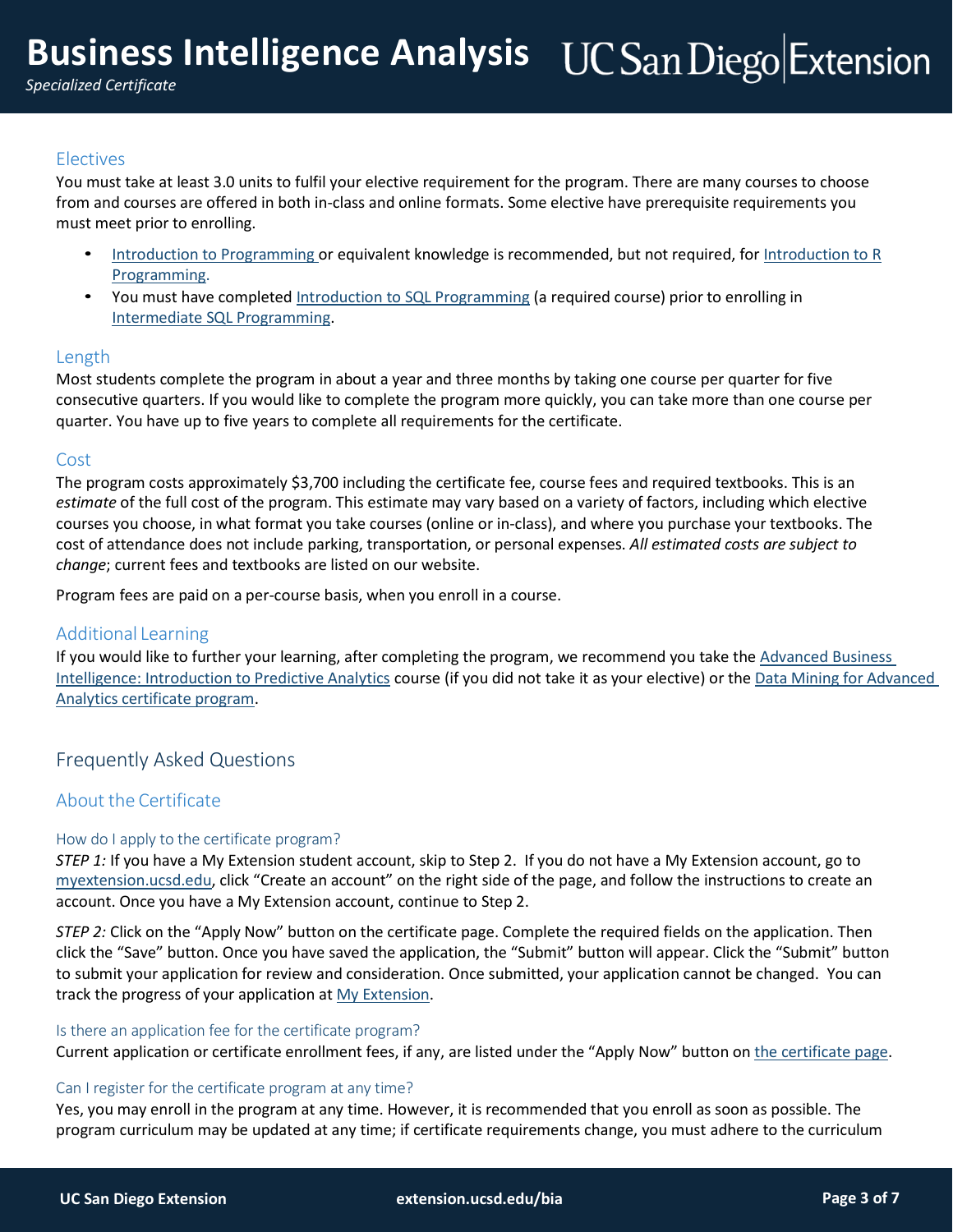*at the time of your enrollment into the certificate*. Enrolling in the certificate also gives you access to quarterly, personalized enrollment reminders from the program manager.

#### Can this certificate program be completed entirely online?

Yes! This program is designed for you to take it online in the convenience of your own home or office. Some courses may also have in-class options, but all program requirements can be completed online. For online courses, all assignments, tests, and quizzes can be completed online and submitted through [Canvas,](https://extensioncanvas.ucsd.edu/) our online learning platform.

#### How long do I have to complete the certificate?

You officially have five years from when you begin taking courses in the program to complete all requirements for the certificate.

#### If I already have the skills taught in one of the courses, can I skip that course?

If you have taken a course from an accredited university covering the learning objectives of a program course, you may be able to transfer your previous coursework to Extension. If you have not taken a course elsewhere, but already have the skills covered in a course, you may be able to substitute an alternate Extension course in its place. Please contact the program representative at [unex-techdata@ucsd.edu](mailto:unex-techdata@ucsd.edu) for more information.

#### Is this certificate program open to non-California residents?

Yes, the program is open to non-California residents, including non-US residents. The tuition is the same for all students. If you have questions about how enrolling in courses may or may not affect your visa status, please contact our International Department at [ipinfo@ucsd.edu](mailto:ipinfo@ucsd.edu) or (858) 534-6784.

#### If I work full-time, will I still be able to complete this program?

Yes. Our programs are designed to be working-student friendly and most of our students are working professionals. The courses vary between two and three units, which amount to approximately 18-20 hours of class time for a two unit course and 27-30 hours of class time for a three unit course.

#### Is the program accredited?

UC San Diego is accredited by the Western Association of Schools and Colleges (WASC). UC San Diego Extension — like all other UC San Diego schools, colleges, and departments — is accredited by WASC through the University. All courses and certificate programs offered by UC San Diego Extension have been developed and are administered in accordance with Extension policy and the regulations of the Academic Senate of the University of California.

#### Will this program prepare me for a certification exam?

This program is not aligned with any one certification exam. Our programs are designed to provide students with knowledge that will make them valuable in the workforce.

#### How do I get my certificate once I have completed the requirements?

When you have paid your certificate fee and successfully completed all program requirements, you will need to request an audit by Student Services. To request an audit:

- In your My [Extension](https://myextension.ucsd.edu/) account, click on "My Courses."
- On the right side of the page under "My Certificates," click on the name of the certificate.
- On the right side of the page under "Tools," click on "Request Certificate Audit."
- Complete and submit the form that appears.

Once you have formally submitted your audit request, your certificate will be mailed to the address we have on file for you within ten business days.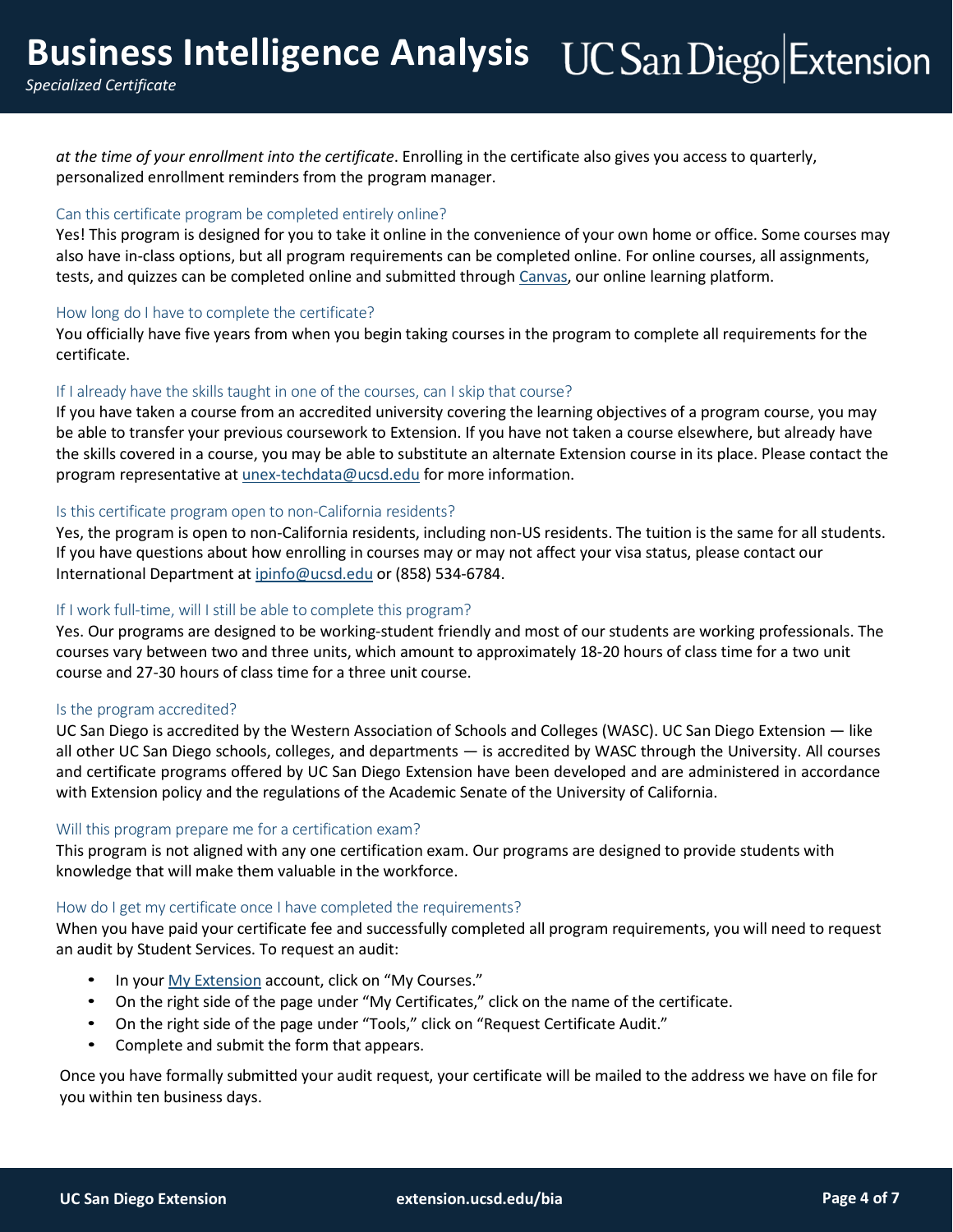#### Do you provide job or internship placement?

No, we do not currently offer job placement assistance, internships, or career services assistance.

#### Is financial aid available?

Yes, there are various financial aid options available to students. Please contact our Student Services Department at [unex-reg@ucsd.edu](mailto:unex-reg@ucsd.edu) or (858) 534-3400 for more information.

- **Student Loans:** Extension offers continuing education loans through UC Approved Lenders. Each institution offers low competitive interest rates and flexible payment options. Links to UC Approved Lenders can be found on our [website.](https://extension.ucsd.edu/student-resources/financial-resources?utm_source=faq&utm_medium=pdf&utm_campaign=ced-ent-business-intelligence-analysis) You are also encouraged to contact your personal financial institution about lending solutions.
- **Federal Employment Development Department:** The EDD provides a comprehensive range of employment and training services in partnership with state and local agencies. More information is available on their [website.](http://www.edd.ca.gov/)
- **San Diego Workforce Partnership**: Career centers located throughout San Diego County offer comprehensive employment and training services. More information is available on their [website.](http://workforce.org/)
- **Veterans Education Benefits:** You may be able use your veteran's education benefits to help pay for your education at UC San Diego Extension. You can find more information on [our website.](https://extension.ucsd.edu/student-resources/financial-resources/veterans-education-benefits?utm_source=faq&utm_medium=pdf&utm_campaign=ced-ent-business-intelligence-analysis)
- **Free Application for Federal Student Aid:** Unfortunately, FAFSA funds are limited to degree programs only and cannot be used for courses or certificates at Extension (such as this program).

## About the Courses

#### When does course enrollment open for each quarter?

Our classes post to our website and become open for enrollment approximately two months prior to the new quarter starting. If you'd like to get an email reminder you can sign up for our newsletter(s) in My [Extension, u](https://myextension.ucsd.edu/)nder the "Preferences" tab.

#### When should I enroll in a course?

We recommend enrolling as soon as possible, as occasionally classes will reach capacity.

#### Once I have enrolled in a course, when will I get online access to it?

If you have enrolled at least three days before the course begins, you will have access starting on the first day of class. You should receive an email from Student Services with instructions for how to login to the course. If you have enrolled on or after the start date of the course, you will have access to the course within one business day.

#### When does enrollment for a course close?

Enrollment in a course may be closed for one or more of the following reasons:

- The course is at capacity. If the course is at capacity you will only be able to join the waitlist. If space becomes available in the course, students on the waitlist are contacted in the order they joined the waitlist.
- The course has progressed to a point where students will no longer be able to make-up missed work and be successful in the course.
- The course is cancelled due to low enrollments.

For all three of these reasons we recommend students enroll early in the courses they are interested in.

#### When is the refund deadline for courses?

The refund deadline for courses in this program is typically one week after the start of the course. This allows you to enroll in a course and participate in the course for approximately one week to determine if the course is a good fit. Then, if needed, either you may either transfer your enrollment to a different course or submit a drop request. The exact refund deadline for each section is listed in the section notes.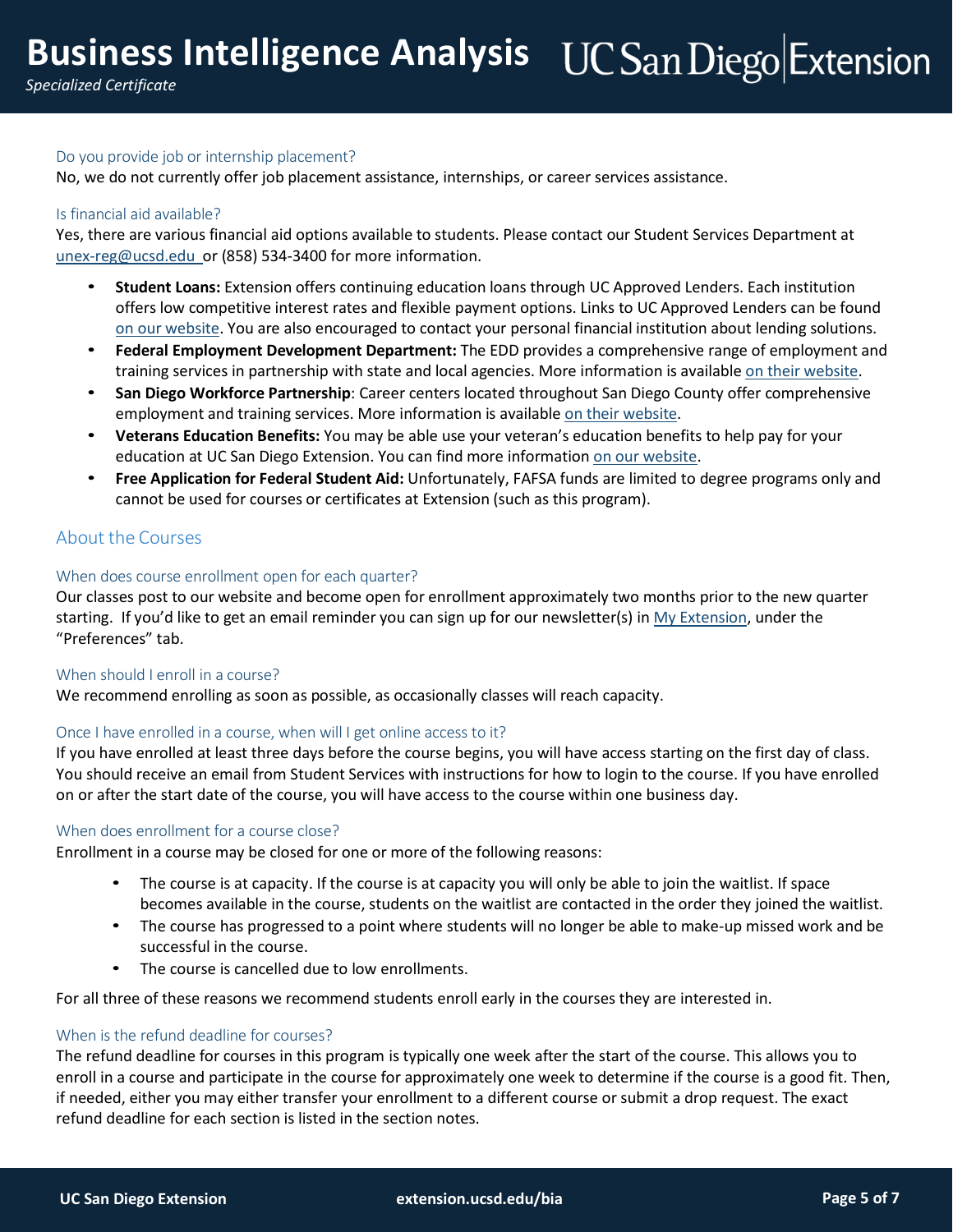#### What are the grading options for courses?

You can take courses for one of three options: Letter Grade, Pass/No Pass, or Not for Credit. If you are taking a course towards a certificate you *must* complete your courses for credit (i.e. Pass/No Pass or Letter Grade) and receive a C-/Pass or higher grade. Grades below a C-, No Pass, and Not for Credit will *not* count towards certificate requirements.

#### What kind of credit do I earn?

The courses in this program are post-baccalaureate, professional-level, credit bearing courses. Credit earned in these courses may lead to the award of a formal certificate by UC San Diego Extension or may be applied toward an academic degree or professional credential, *subject to the approval of the receiving institution*.

If you wish to transfer credit, it is your responsibility to confer with the receiving institution before enrolling, as each individual academic institution decides whether or not to accept Extension's credits.

#### Are courses transferrable?

UC San Diego Extension is not a degree granting institution, however many UC San Diego Extension courses can be transferred to other colleges or universities. The transferability of credit is determined solely by the *receiving* institution. You should discuss how your individual courses will transfer with the Office of the Registrar at the receiving institution *prior to enrolling*.

#### Can I take a course without registering for the certificate?

Yes, you may take any course in this program without registering for the certificate, provided you have fulfilled any and all prerequisites for the course.

#### How long is each course?

Two unit courses run for approximately 6-7 weeks; three unit courses run for approximately 9-10 weeks. For exact course dates of upcoming sections, visit the webpage of the course you are interested in taking on our [website.](https://extension.ucsd.edu/?utm_source=faq&utm_medium=pdf&utm_campaign=ced-ent-business-intelligence-analysis)

#### When is each course offered?

Please visit the course page on our [website](https://extension.ucsd.edu/?utm_source=faq&utm_medium=pdf&utm_campaign=ced-ent-business-intelligence-analysis) to see when courses are typically offered. You can also see a full program schedule by clicking on the "Print Program Schedule" button under the "Courses" section on the [certificate](https://extension.ucsd.edu/courses-and-programs/business-intelligence-analysis?utm_source=faq&utm_medium=pdf&utm_campaign=ced-ent-business-intelligence-analysis) page or on page 2 of this document.

#### How many hours can I expect to spend studying outside of class time?

Each student has their own learning style so this can vary greatly. As a rule of thumb, expect to spend an average of two hours studying for every hour you spend in-class. For online courses, students should plan to spend approximately 8-10 hours per week viewing lectures and completing coursework.

#### How are the online classes formatted?

The online courses are asynchronous: they have a start and end date but all the lessons are uploaded on [Canvas,](https://extensioncanvas.ucsd.edu/) our online learning management system, so you can learn at your own pace. However, please be aware that you may have weekly assignments, quizzes, or tests that are due on specific dates. Please click [here](http://onlinex.ucsd.edu/onlinelearning/students/course_tour.swf) to view a sample course tour to see if this format suits your learning style.

#### For online courses, will I ever need to attend in person?

The online courses in this program are offered entirely online. All course requirements, including lectures, tests, quizzes, and assignments will be completed online. You will not be required to attend in person.